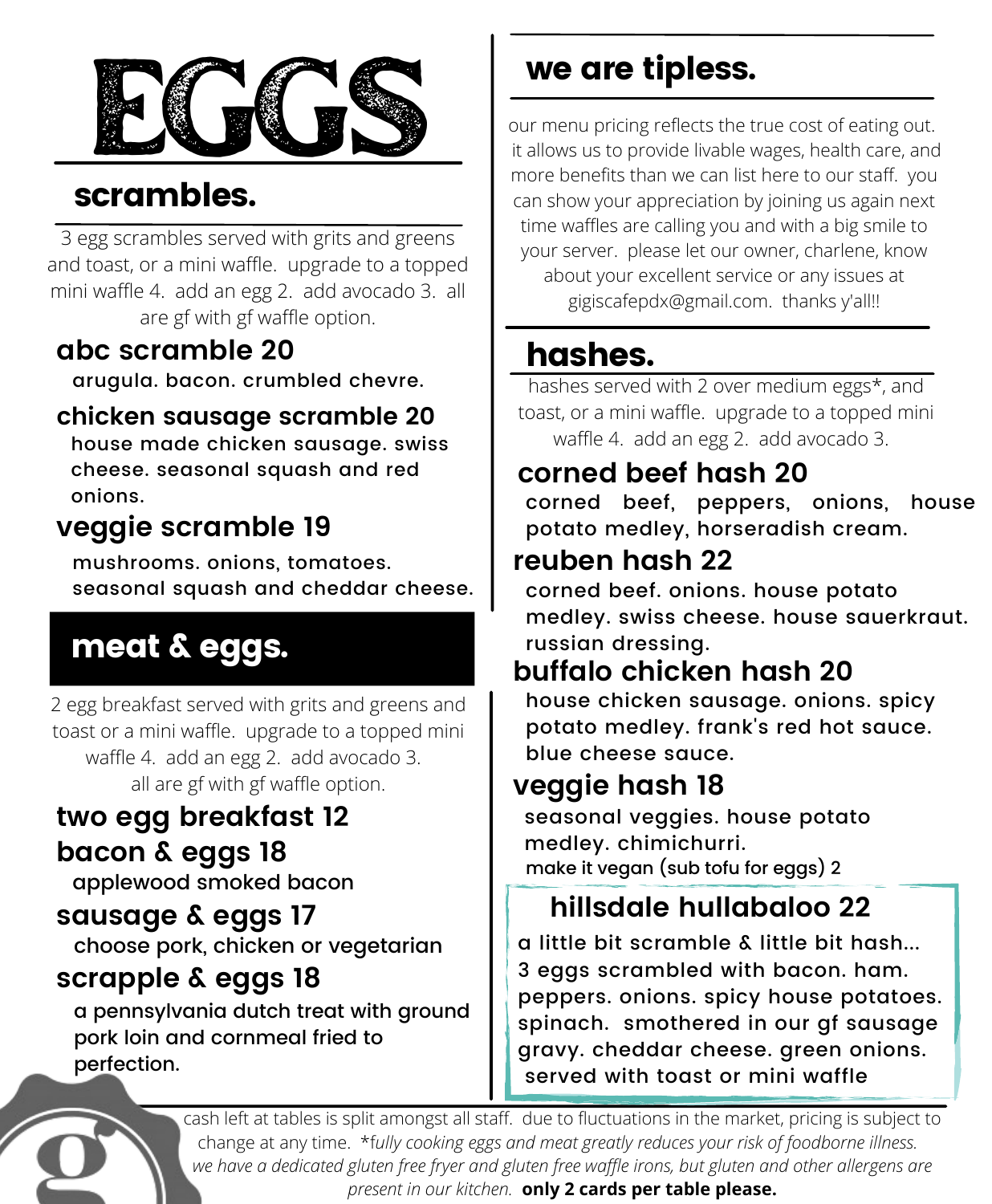

# the basics.

#### **liege waffle 8**

our signature buttery waffle studded with pearl sugar and topped with vanilla powdered sugar. you don't need butter or syrup with this one! g**luten free, vegan liege 9.5**

### **brussels waffle 10 gf**

light and airy, what you think of when you picture a 'belgian waffle'. served with vanilla powdered sugar, butter and real maple syrup

### **cornbread jalapeno waffle 8 gf**

buttery cornbread waffle studded with poblano and jalapeno peppers

### sweeties.

#### **milk & honey waffle 15**

chevre mousse. balsamic caramel sauce. pistachios

#### **linda's lemon waffle 15**

lemon curd. fresh blueberries. gingersnap. meringue crumble. whip cream

### **nikkis waffle 15**

nutella. banana. balsamic caramel. candied pecans.

#### **strawberries & cream 15**

fresh strawberries. chantilly cream. vanilla powdered sugar

## flights.

get a taste of 3 different mini waffles at once. served on liege or gf liege (add 3).

#### **i want it all 22** spicy goat. porklandia. berries & cream

#### **sweet thang 20**

linda's lemon. milk & honey. nikkis *substitutions politely declined for waffle flights*

### savories.

## **chicken & waffles (gf) 21**

1/2 pound of gluten free fried chicken breast on brussels waffle with chipotle butter and real maple syrup. also available on cornbread or liege waffles

## **porklandia (gf) 17**

barbecued pulled pork. cabbage apple slaw. cornbread jalapeno waffle.

### **waffle breakfast sandwich 15**

2 mini waffles. scrambled eggs with cheddar. choose bacon, sausage (pork, chicken or veggie), or fried chicken. served as a sandwich. Can be gf with cornbread or brussels waffle

#### **maple bacon waffle 16**

chopped bacon. maple buttercream glaze.

#### **spicy goat waffle 17**

peppered salami. chevre. arugula. pistachios. habanero jelly.

#### **abc waffle 17**

arugula. bacon. camembert cheese. fig sauce.